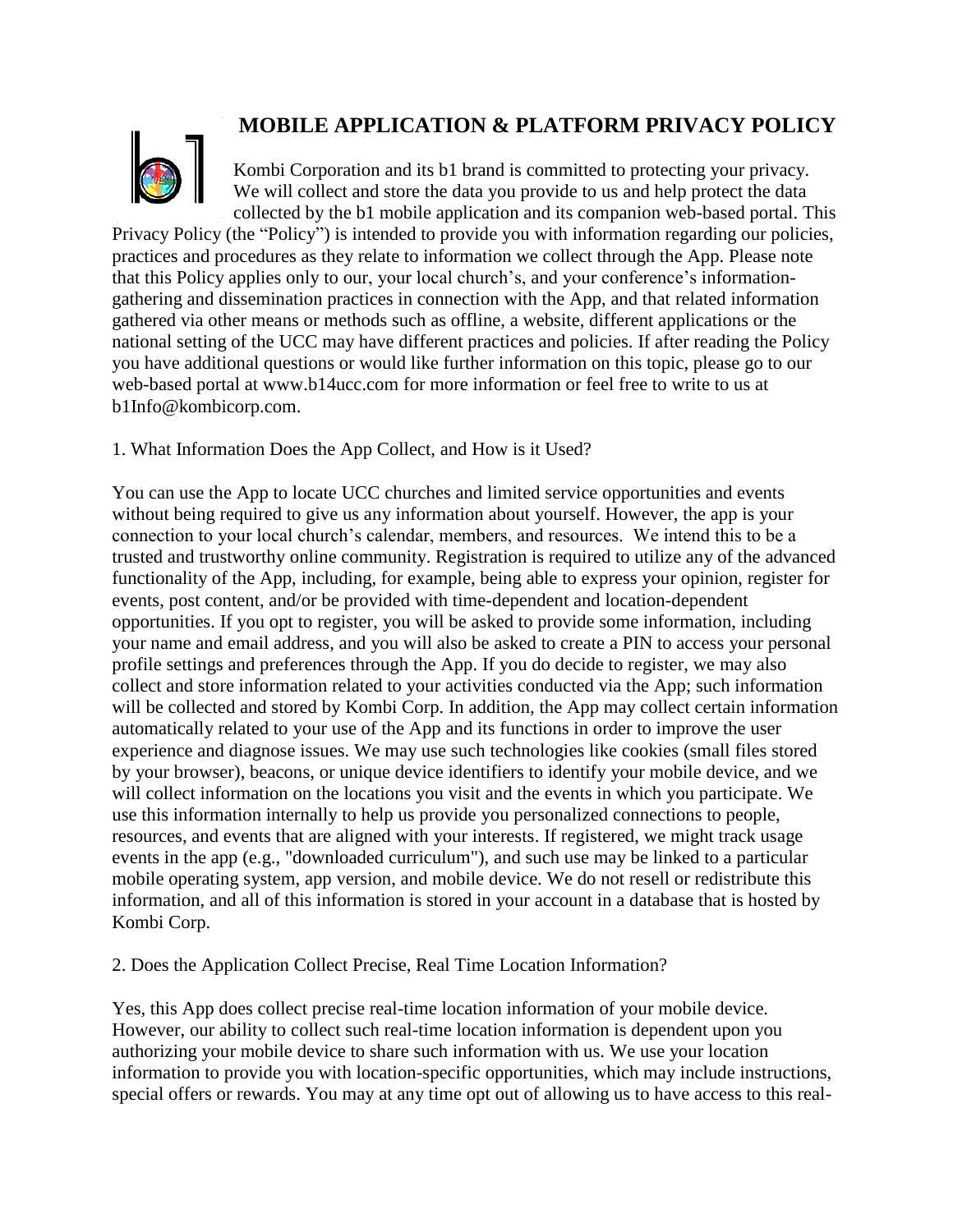time location information by going into the "settings" on your mobile device and turning off "location services" for this App. However, doing this will prevent us from alerting you to timely location specific opportunities. We use this data only in the context of delivering and reporting on offers made and accepted with our local church and conference partners.

## 3. Do Third Parties See and/or Have Access to Information Obtained by the App?

Generally speaking, we will share information with participating UCC churches and Conference offices, but do not be provide other third parties with access to information obtained by the App except (conceivably) in the form of reports reflecting cumulative activity of our App users by location and event. We may also share limited information with our third-party service providers, in so much as it is required for them to deliver their services (e.g. your location in order to provide driving directions to an event). When we do share your information with any such third parties, we will share such information pursuant to the obligations described in this Policy. Additionally, we may disclose user provided and automatically collected information as follows: as required by law, such as to comply with a subpoena or similar legal process; when we believe in good faith that disclosure is necessary to protect Kombi, our local church or conference partners, or the National setting of the UCC's rights, protect your safety or the safety of others, investigate fraud, or to respond to a government request; with service providers who work on behalf of Kombi Corp, such as our application developers and technical team. These service providers will be given access to such information only for the purposes related to the App, and have agreed to adhere to the rules set forth in this Policy; if we are involved in any type of organizational change, in which case you will be notified via email or prominent notice of any change of ownership, and you will also be informed of any choices you may have regarding the use of your information at that time.

## 4. Advertising & Marketing.

If you opt to register, then data collected by the App may be used to offer you discounts on services from UCC agencies, instrumentalities, and/or value-aligned 3<sup>rd</sup>-party advertisers (e.g. Habitat for Humanity). We may also use your usage history and current location to identify opportunities, individuals, and/or resources that we believe will be meaningful to you and can be used in your current location and context. At no time will this location data or history data be shared or exposed to 3rd parties other than with Kombi, your church and conference, or those service providers with whom we work - without your express consent.

## 5. Opt-Out Rights.

You can opt-out and stop all collection of information by the App by uninstalling, deleting or otherwise removing the App from your mobile device. You can opt out of providing us with realtime location data by going into your "settings" and turning off your "location services". You can limit the information we collect by going into the "account settings" in the App and deregistering.

6. Data Retention Policy; Managing Your Information.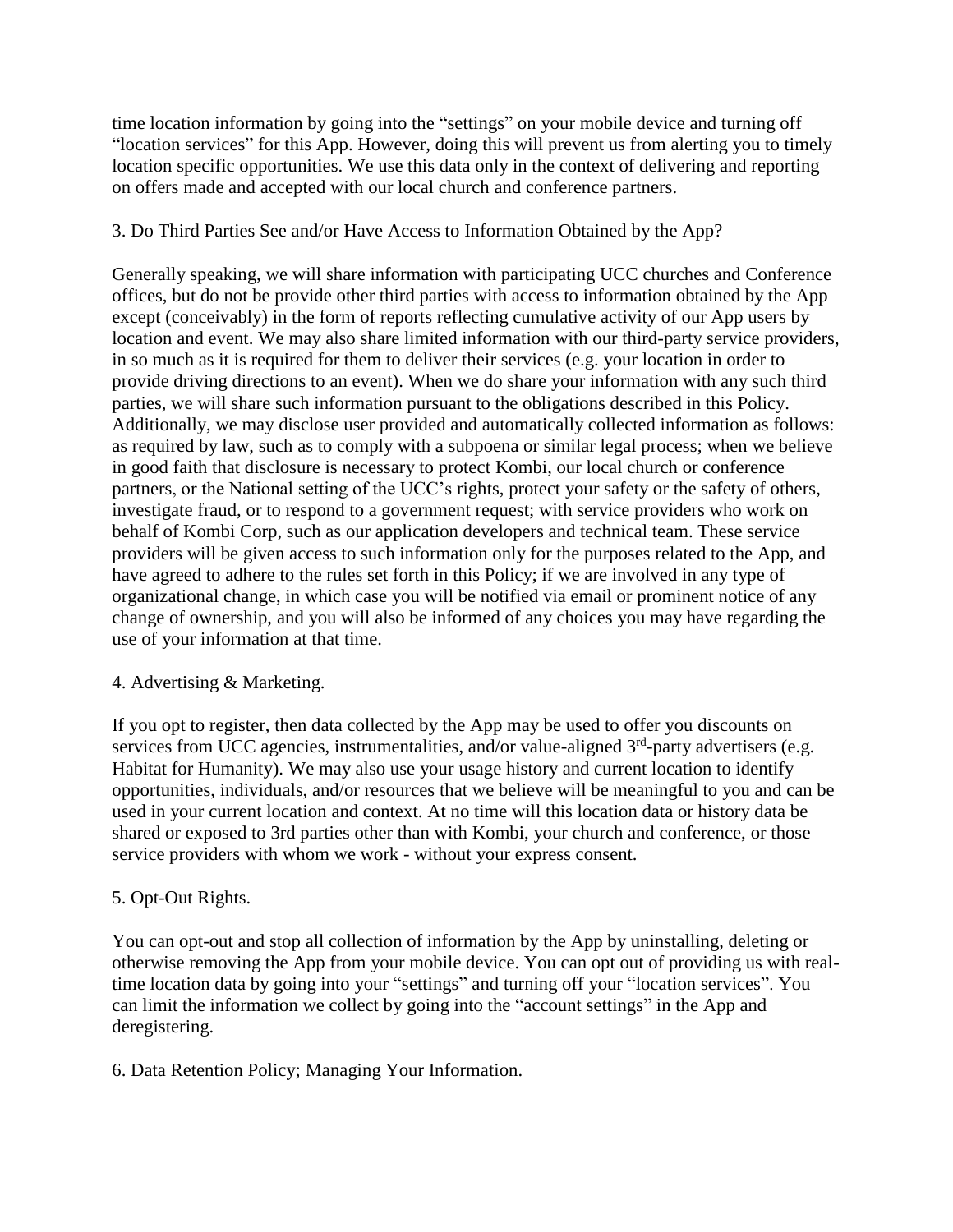We will retain any user-provided data for as long as you use the App and for a reasonable time thereafter. If you would like to request that we delete your user-provided data that you have provided via the App, please create a help desk ticket through the app's help feature or at *[b14ucc.com/support]* or contact Kombi Corp at b1info@kombicorp.com and we will endeavor to respond to you within a reasonable timeframe. Please note that some of your user-provided data may be required in order for the App to function properly, and we may be required to retain certain information pursuant to applicable law.

## 7. Children.

The App is not intended for use by children, and we do not knowingly or intentionally solicit data from or market to children under the age of 13. If a parent or guardian becomes aware that his or her child has provided us information without their consent, he or she should create a help desk ticket through the app's help feature or at *[b14ucc.co/support]* or contact us at b1info@kombicorp.com to request that we delete such information. We will delete such information from our files within a reasonable amount of time from your request.

## 8. Security.

Your privacy is important to us, and we have put in place security systems designed to prevent unauthorized disclosure and use of your private information. In the case of any third-party providers, we have asked for similar assurances. The security systems in place are structured to deter and prevent hackers and others from accessing your information. Due to the nature of Internet communications and evolving technologies, however, we cannot provide, and disclaim, assurance that such information and communications will remain free from loss, misuse, or alteration by human error or third parties who, despite our security measures efforts, may obtain unauthorized access.

## 9. Changes.

We reserve the right to change, alter, replace, revise or otherwise modify this Policy at any time. The date of last modification is stated at the end of this Policy. It is your responsibility to check this page from time to time for updates. If we make any material changes to this Policy as determined by us, in our discretion - then we will provide notice of such change via the App by requesting that you review and approve the revised policy when the app is updated; your continued use of the App after such notice will indicate your acknowledgement and agreement with any and all such changes. This Policy is not intended to and does not create any contractual or other legal right in or on behalf of any party.

## 10. Your Consent.

By using the App, you are consenting to our processing of your information and the collection of other information and data by the App, as further described in this Policy. You acknowledge that in regard to any third-party providers referenced in this Policy we exercise no control over their policies, procedure or practices, and we specifically disclaim any representations, warranties or assurances thereof. We will, however, endeavor to have these third-party providers agree to the